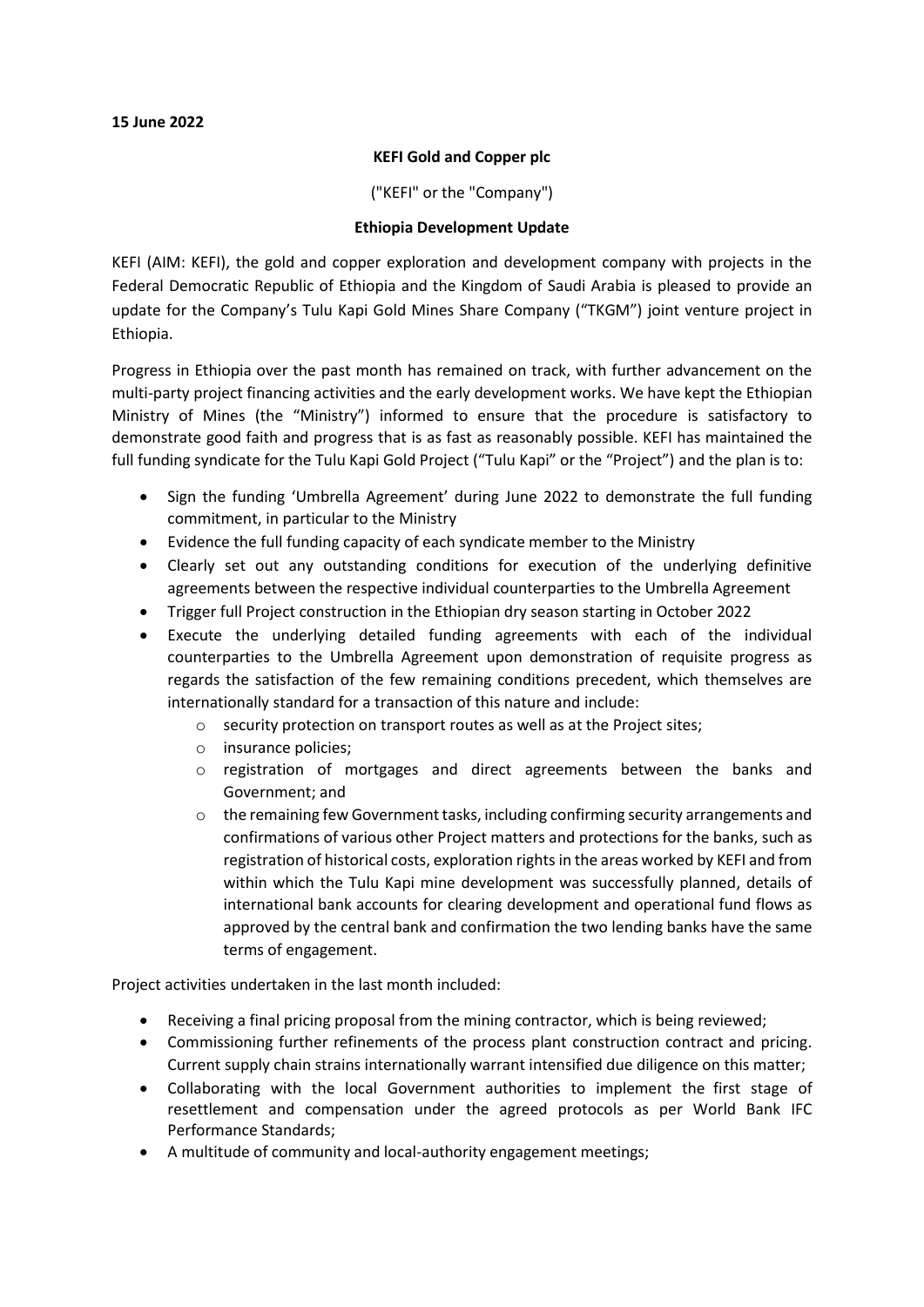• Presentation at the Mine Africa forum in Toronto to promote Ethiopia for mining development (the presentation will be available on the KEFI website: https://www.kefi-minerals.com)

#### **Harry Anagnostaras-Adams, Executive Chairman of KEFI, commented:**

*"We continue to accelerate activities in preparation for signing the financing syndicate Umbrella Agreement this month, then signing individual definitive agreements over the following few months, enabling full Tulu Kapi construction to commence from the end of the wet season in October 2022.* 

*"KEFI has significant momentum as we progress our three advanced projects in two countries that are now overtly pro-development. These three projects provide the opportunity for the Company to establish itself as a production leader in the Arabian Nubian Shield, having already established itself as an exploration leader with a now-established Mineral Resources of c.4.7 million ounces goldequivalent in Ethiopia and Saudi Arabia."*

# **Market Abuse Regulation (MAR) Disclosure**

This announcement contains inside information for the purposes of Article 7 of the Market Abuse Regulation (EU) 596/2014 as it forms part of UK domestic law by virtue of the European Union (Withdrawal) Act 2018 ("MAR"), and is disclosed in accordance with the Company's obligations under Article 17 of MAR.

#### **Enquiries**

| <b>KEFI Gold and Copper plc</b>                    |                      |
|----------------------------------------------------|----------------------|
| Harry Anagnostaras-Adams (Managing Director)       | +357 99457843        |
| John Leach (Finance Director)                      | +357 99208130        |
| SP Angel Corporate Finance LLP (Nominated Adviser) | +44 (0) 20 3470 0470 |
| Jeff Keating, Adam Cowl                            |                      |
| <b>Tavira Securities Limited (Lead Broker)</b>     | +44 (0) 20 7100 5100 |
| Oliver Stansfield, Jonathan Evans                  |                      |
| <b>WH Ireland Limited (Joint Broker)</b>           | +44 (0) 20 7220 1666 |
| Katy Mitchell, Andrew de Andrade                   |                      |
| IFC Advisory Ltd (Financial PR and IR)             | +44 (0) 20 3934 6630 |
| Tim Metcalfe, Florence Chandler                    |                      |
|                                                    |                      |

**Notes to Editor KEFI Gold and Copper PLC Mission**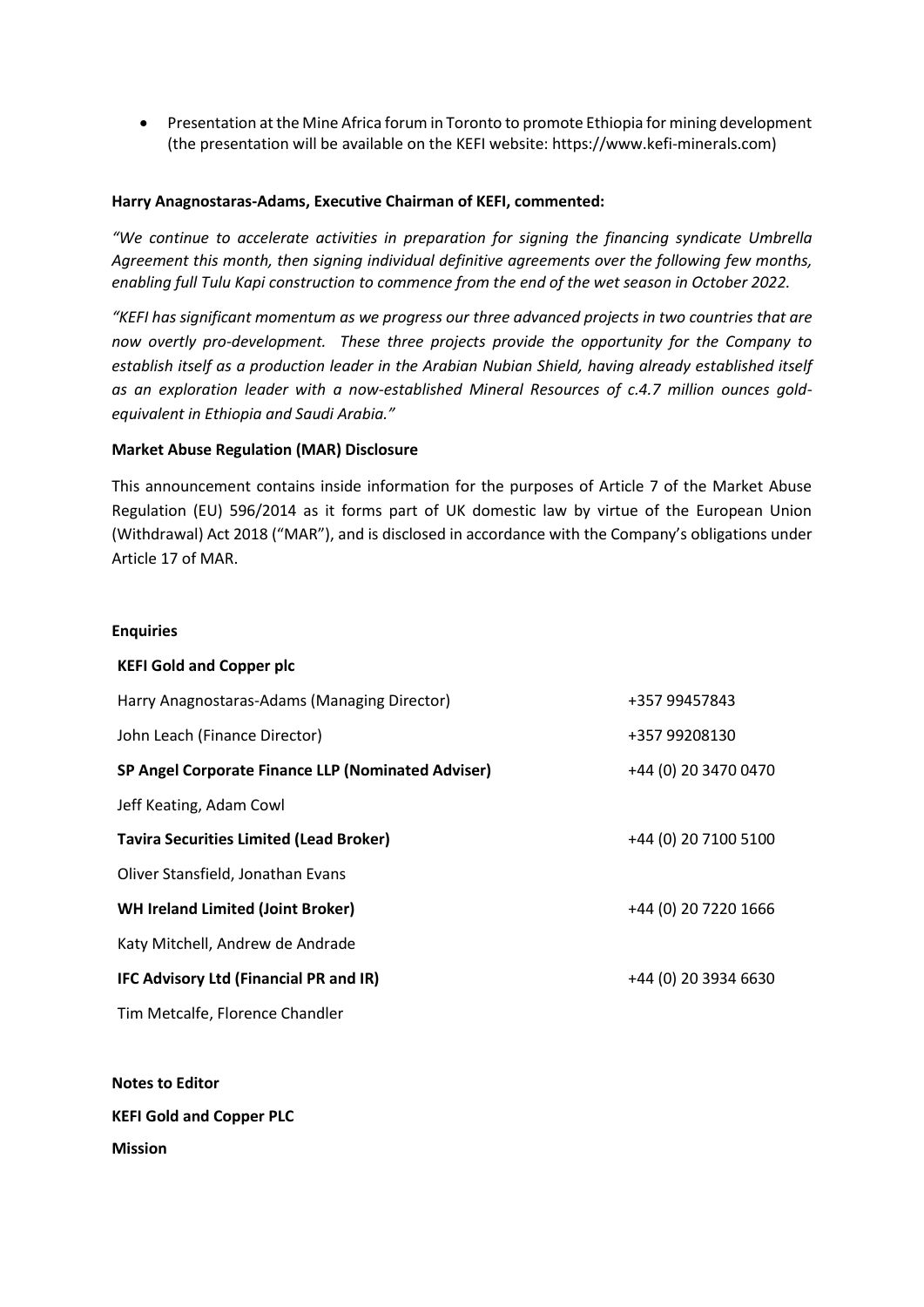The mission of KEFI is to discover and acquire economic gold and copper mineralisation and follow through with cost-effective responsible exploration, mine development and production in compliance with local laws and international best practice.

Our geological region of focus is the Arabian-Nubian Shield, due to its outstanding prospectivity for gold and copper.

Our activities provide a strong project pipeline covering the spectrum from our Tulu Kapi Gold Project at the funding stage in Ethiopia, to our Hawiah Copper-Gold and Jibal Qutman Gold Projects at the feasibility study stage in Saudi Arabia, and to walk-up drill targets in both countries.

Since incorporation 16 years ago, KEFI has invested some £72 million in these activities and today the Company sits with advanced projects that have project NPV's that are already multiples of the amount invested. KEFI has a leading position in the two countries that contain the majority of the Arabian-Nubian Shield. We now have three advanced projects in these now strongly pro-development countries and are focused on a sequential mine development path to build a mid-tier mining company over the next few years.

# **Approach**

KEFI was launched in 2006 as a £2.5 million initial public offering ("IPO") on the AIM Market of the London Stock Exchange and was then led by exploration specialists. The 2014 acquisition of the Tulu Kapi Gold Project triggered the appointment of management with track records in developing and operating mines in Africa. KEFI partners with appropriate local organisations, such as Abdul Rahman Saad Al Rashid and Sons Limited ("ARTAR") in the Kingdom of Saudi Arabia in our Gold and Minerals Limited ("G&M") joint venture and with the Federal Government and the Oromia Regional Government in Ethiopia for our TKGM joint venture.

Our community plans are in accordance with the International Finance Corporation (World Bank) Performance Standards and Equator Principles. Operationally, we align with industry specialists such as Lycopodium Limited ("Lycopodium") - our principal process plant contractors in both Ethiopia and Saudi Arabia.

Some elements of Tulu Kapi's development commenced in Q4-2019 and were stalled repeatedly by civil disturbance. These have now re-started and full construction is planned to begin in October 2022 once the local dry season begins. Annual gold production remains projected at 140,000 ounces from the Tulu Kapi open pit to increase to c.190,000 ounces when the underground mine starts up a few years later.

In Saudi Arabia, we now have two development projects in progress after being held up for many years awaiting a regulatory overhaul. We look to develop our Jibal Qutman Gold Project ("Jibal Qutman") and then to follow with the startup of the Hawiah Copper-Gold Project ("Hawiah"). Both projects are now in the feasibility study stage and are projected, between them, to add similar scale of goldequivalent production to that projected for Tulu Kapi in Ethiopia. Copper will provide the majority of Hawiah's revenue.

We have also registered applications in Saudi Arabia for exploration of prospects selected from our proprietary database, covering four major new project areas and aggregating more than 1,000 square kilometres.

#### **Timing**